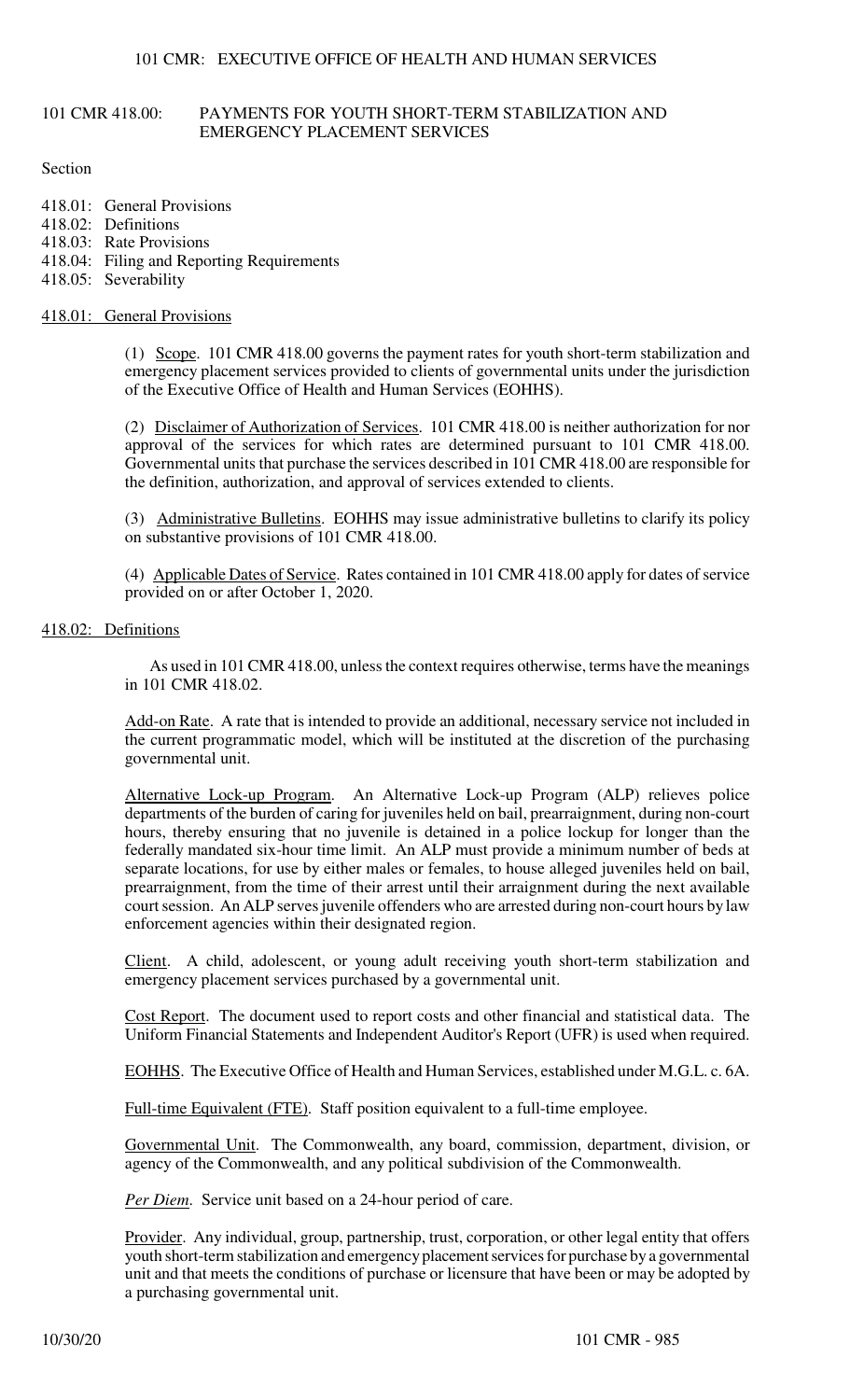## 418.02: continued

Staffing Support. The additional staff members, with positions ranging from clinical to direct care and including varying levels of support staff from food services to secure transporters, who supplement DYS staff within the state-operated residential programs. The purchasing agency provides specific definitions for each position.

Utilization. The proportion of a program's capacity that is filled by clients on a regularly measured basis, expressed as a percentage.

Youth and Transition Age Youth Detoxification and Stabilization Programs. A short-term (generally less than 45 days) 24-hour addiction treatment program for adolescents or transition age youth who abuse or are dependent on alcohol or drugs, which may be accompanied by mental health issues. These programs provide stabilization/detoxification services for males and females 13 through 17, and 16 through 20 years of age. Services provide gender-specific medical, psychological, and behavioral stabilization; biopsychosocial assessment; treatment planning; referral to appropriate treatment and support services; and follow-up for the adolescents.

Youth Short-term Stabilization and Emergency Placement. Programs that provide a child or adolescent a place of overnight housing in a specialized residential setting for a short-term period, generally less than 45 days, to promote stabilization, determine appropriate long-term placement, or provide integration and ongoing services.

#### 418.03: Rate Provisions

(1) Services Included in the Rate. The approved rate includes payment for all care and services that are part of the program of services of an eligible provider, as explicitly set forth by the purchasing governmental unit(s).

(2) Reimbursement as Full Payment. Each eligible provider must, as a condition of payment by any purchasing governmental unit, accept the approved rate as full payment and discharge of all obligations for the services rendered. Payment by the purchasing governmental unit for services rendered to the client are reduced by the amount of any payment from any other source.

(3) Payment Limitations. Except as provided in 101 CMR 418.03(2), (4) and (5), each purchasing governmental unit pays for services at the rates established in 101 CMR 418.03(4).

(4) Approved Rates. The rates set forth in 101 CMR 418.03(4) govern payments for services provided pursuant to contracts executed under the FY 2013 or subsequent procurements of the governmental unit procuring the service. The approved rate is the lower of the provider's charge or amount accepted as payment from another payer or the rate listed below.

## **RATES FOR THE ALTERNATIVE LOCK-UP PROGRAM**

| Capacity | <b>Monthly Rate</b> |
|----------|---------------------|
| Per Site | \$45,477            |

## **RATES FOR STAFFING SUPPORT**

| <b>Positions</b>         | <b>Per Diem</b><br>Rate | <b>Hourly Rate</b> | <b>30-Minute Rate</b> |
|--------------------------|-------------------------|--------------------|-----------------------|
| <b>Clinical Director</b> | \$443.80                | N/A                | N/A                   |
| Clinical (LICSW)         | \$324.49                | N/A                | N/A                   |
| Direct Care Staff        | \$197.54                | \$21.44            | \$10.72               |
| Maintenance I General    | \$204.84                | \$21.44            | \$10.72               |
| Maintenance II Skilled   | \$257.76                | \$24.56            | \$12.28               |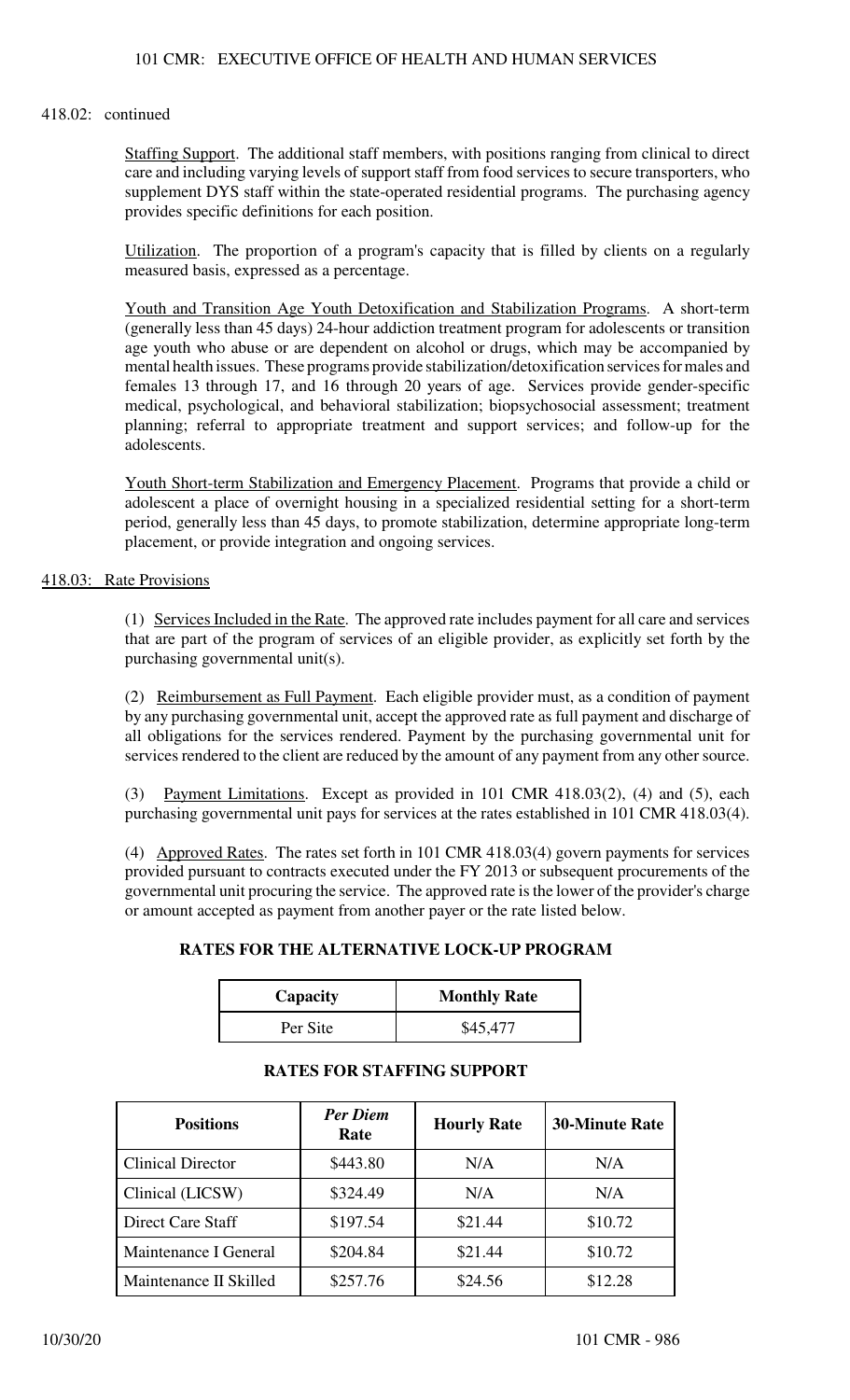## 418.03: continued

| <b>Positions</b>         | <b>Per Diem</b><br>Rate | <b>Hourly Rate</b> | <b>30-Minute Rate</b> |
|--------------------------|-------------------------|--------------------|-----------------------|
| Maintenance III Licensed | \$285.31                | \$27.64            | \$13.82               |
| Food Service I           | \$228.92                | \$21.44            | \$10.72               |
| Food Service II          | \$251.94                | \$23.94            | \$11.97               |
| Food Service III         | \$269.83                | \$25.90            | \$12.95               |
| Transporter              | \$196.56                | \$21.44            | \$10.72               |
| Security                 | \$196.56                | \$21.44            | \$10.72               |
| Trainer                  | \$281.00                | \$30.64            | \$15.32               |
| <b>Clerical Support</b>  | \$197.54                | \$21.44            | \$10.72               |

## **RATES FOR YOUTH AND TRANSITIONAL AGE YOUTH DETOXIFICATION AND STABILIZATION PROGRAMS**

| Capacity | Per Diem Rate |
|----------|---------------|
| 12 Beds  | \$590.04      |

(5) Administrative Adjustment for Extraordinary Circumstances. A purchasing governmental unit may request an adjustment to the published rates to reflect increases in *per diem* operating costs due to unusual and unforeseen circumstances or extraordinary client service requirements not considered in the development of the current rates. Unusual and unforeseen circumstances are events of a serious nature that affect program operations or viability to the extent that there exists a threat to the stability of service provision such that client or consumer access to necessary services is at risk. The purchasing governmental unit evaluates the need for the administrative adjustment, identifies the duration of the need, determines whether funding is available, and conveys that information to EOHHS for review to determine the amount of any adjustment.

## 418.04: Filing and Reporting Requirements

(1) General Provisions.

(a) Accurate Data. All reports, schedules, additional information, books, and records that are filed or made available to EOHHS must be certified under pains and penalties of perjury as true, correct, and accurate by the Executive Director or Chief Financial Officer of the provider.

(b) Examination of Records. Each provider must make available to EOHHS or the purchasing governmental unit upon request all records relating to its reported costs, including costs of any entity related by common ownership or control.

## (2) Required Reports. Each provider must file

(a) an annual Uniform Financial Statements and Independent Auditor's Report completed in accordance with the filing requirements of 808 CMR 1.00: *Compliance, Reporting and Auditing for Human and Social Services*;

- (b) any cost report supplemental schedule as issued by EOHHS; and
- (c) any additional information requested by EOHHS within 21 days of a written request.

(3) Penalty for Noncompliance. The purchasing governmental unit may impose a penalty in the amount of up to 15% of its payments to any provider that fails to submit required information. The purchasing governmental unit will notify the provider in advance of its intention to impose a penalty under 101 CMR 418.04(3).

## 418.05: Severability

The provisions of 101 CMR 418.00 are severable. If any provision of 101 CMR 418.00 or application of such provision to any eligible provider or fiscal intermediary is held invalid or